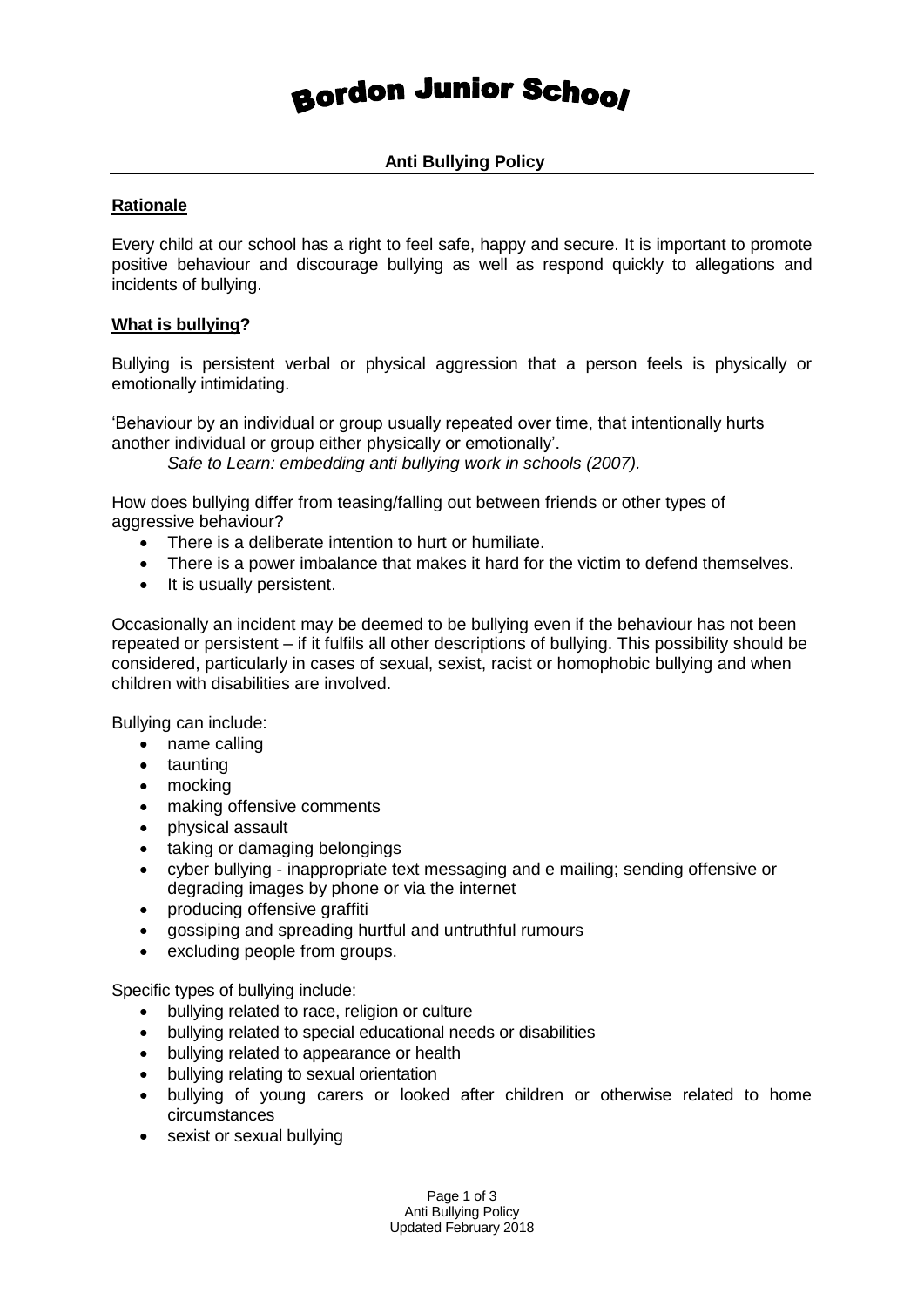All reported incidents are taken seriously and investigated by a member of the senior leadership team. The Head teacher is informed and details are recorded using the ['Hampshire Bullying and Racist Incident Record Form'.](paperbase_report_bullying_racist_incident_issue_3.pdf)

Where bullying does occur the school adopts a three stage approach in dealing with it.

#### **Stage 1: If Bullying Occurs**

In the first instance the school adopts a non-punitive response in the interests of ensuring all pupils, including bystanders, are able to reflect upon their actions.

Pupil statements are taken and parents are informed that a Stage 1 strategy will be implemented.

At Stage 1 a meeting or series of meetings takes place between a member of staff and the bully(ies) and the victim(s) as well as any of their peers who can influence the situation. Victims of bullying are given a choice over which meetings they participate in. This approach encourages the reporting of incidents by reducing the victims' anxiety about repercussions; it also educates the perpetrators and bystanders by increasing their sensitivity and sense of responsibility for their actions.

As part of this approach pupils suggest ways in which they will change their own behaviour for the future. Those involved are encouraged through these meetings to understand one another's feelings and to identify ways in which they can change their own behaviour and stop the bullying.

Pupils and parents are advised of the consequences of further incidents of bullying i.e. that the student will be moved to Stage 2 intervention where sanctions will be applied.

A range of strategies to support students can emerge from these meetings including:

- solution focused
- restorative approach
- circle of friends
- individual work with victim
- individual work with perpetrator
- referral to outside agencies if appropriate

### **Stage 2: If Bullies Do Not Respond to Stage 1 intervention**

In instances where those involved fail to keep to the agreements made at the Stage 1 meetings and the bullying continues, the bullies are considered to be acting defiantly in full knowledge of the effects of their actions upon others. The School will move the pupil to Stage 2. A sanction for repeated bullying will be applied at Stage 2 in line with the school's Behaviour Management Policy. The Head or Deputy Headteacher will hold a formal meeting with parents to outline the ongoing concerns and request parental support to ensure no further incidents of bullying occur. The sanctions which will be applied will be discussed with parents.

The victim of bullying will be offered further support. This may include:

- 1:1 ELSA support
- referral to an external agency
- identification of a safe space at social time
- a diary monitored by a named member of staff

Additional support for the victim(s) of bullying will be agreed in consultation with parents.

Page 2 of 3 Anti Bullying Policy Updated February 2018